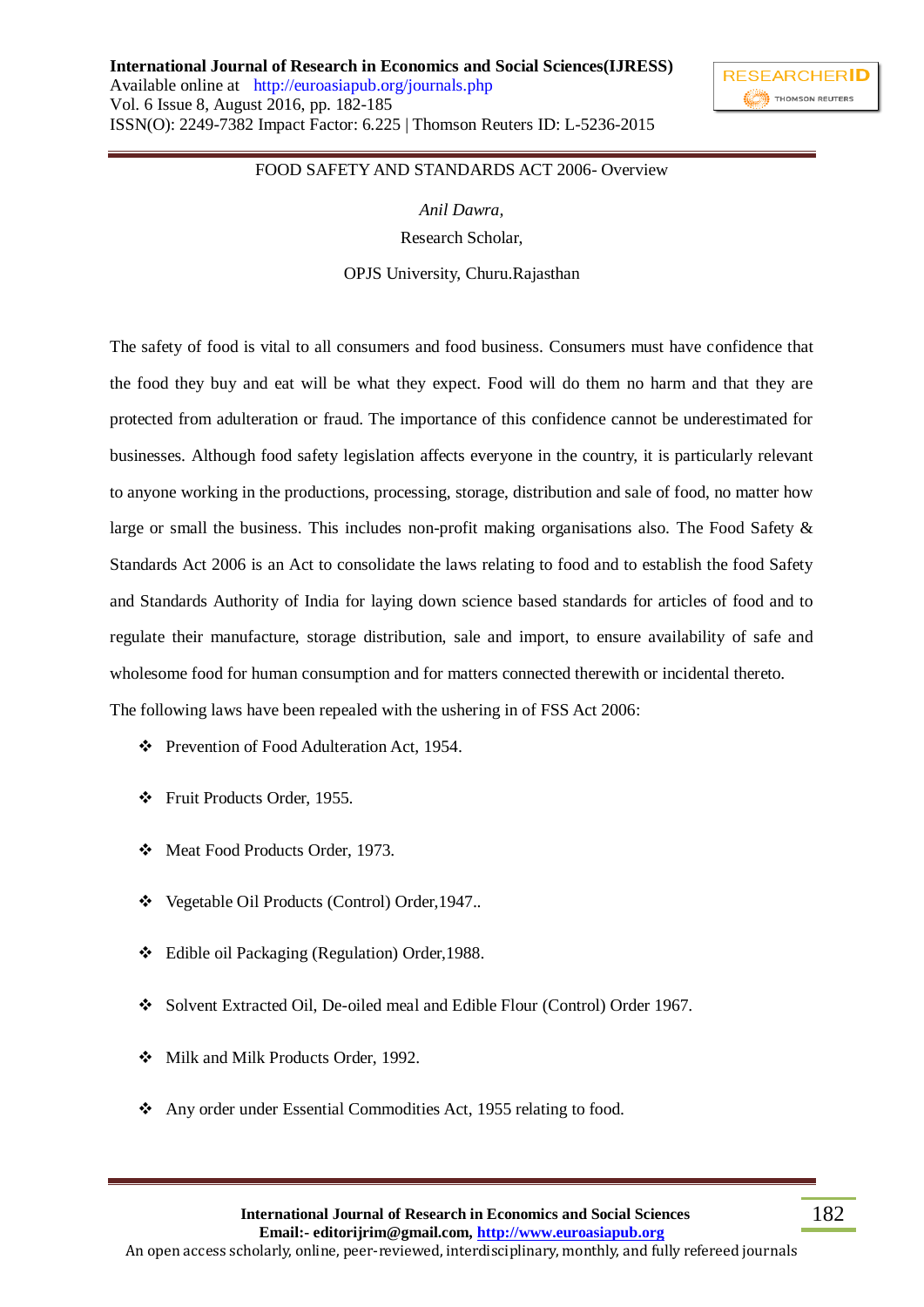The salient features of FSS ACT 2006 are as under:

- Movement from multi-level and multi-department control to a single line of command.
- FSSAI as a single reference point for all matters relating to Food Safety and Standards Regulations and Enforcement. Integrated response to strategic issues like Novel Foods, Health Foods, Nutraceuticals, GM Foods, international trade etc.
- Decentralization of licensing for manufacture of food products.
- Achieve high degree of consumer confidence in quality  $\&$  safety of food.
- $\cdot$  Investor friendly regulatory mechanism with emphasis on self regulations and capacity building.
- Enforcement of the legislation by the State Governments/UT's through the State Commissioner for Food Safety, his officers and Panchayati Raj/ Municipal bodies.
- Emphasis on gradual shift from regulatory regime to self-compliance through food safety management system.
- Consistency between domestic and international food policy measures without reducing safeguards to public health and consumer protection.
- Adequate information dissemination on food to enable consumer to make informed choices.
- Compounding and adjudication of cases to reduce court's workload and expedite the disposal of cases
- Graded penalty depending upon the gravity of offences.

New provisions under the FSS Act are:

- $\triangle$  Regulation of food imported in the country.
- Provision for food recall.
- Surveillance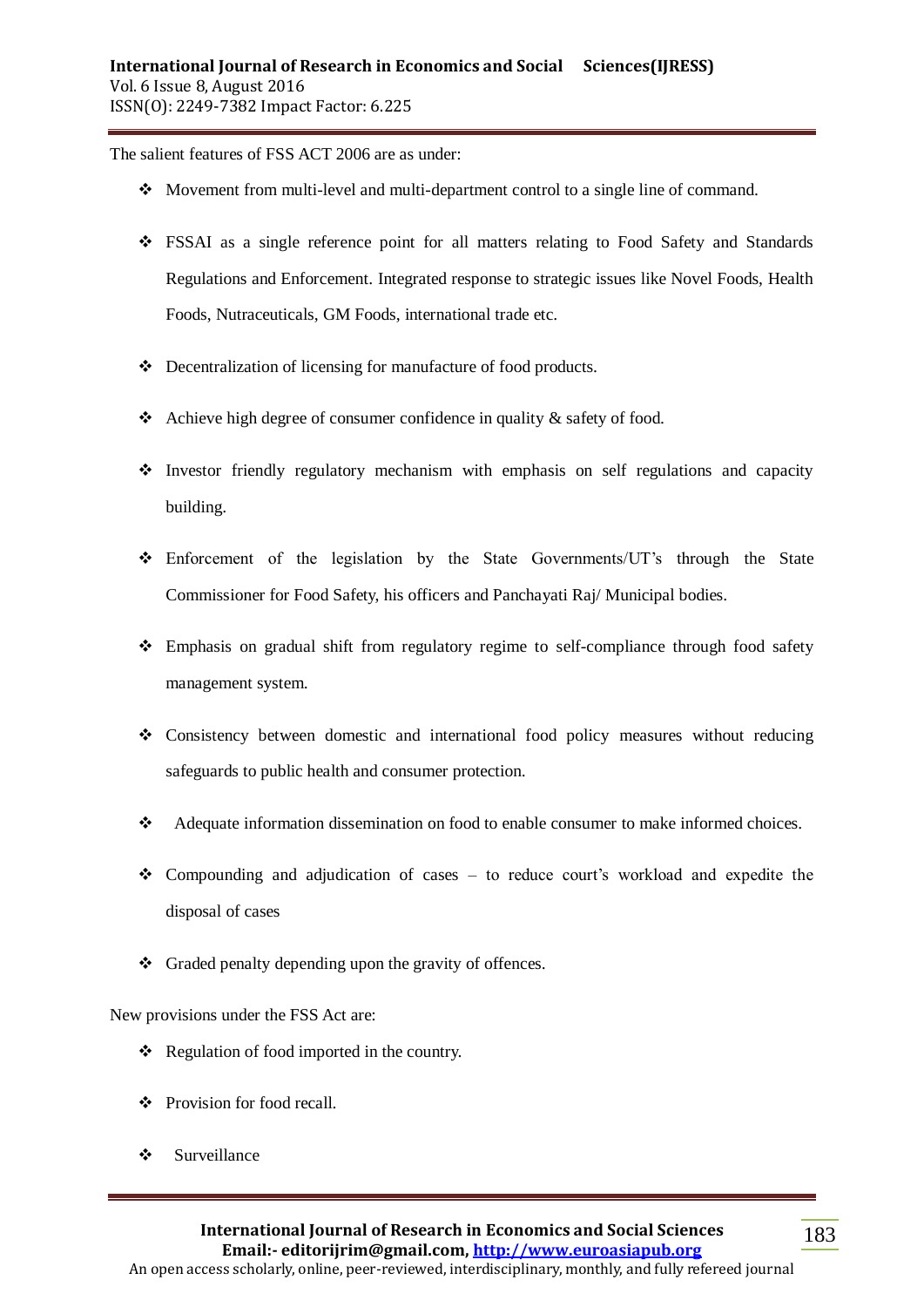- New enforcement structure.
- Envisages large network of food labs.
- New justice dispensation system for fast track disposal of cases.
- Harmonization of domestic standards with international food standards
- Covering Health Foods, supplements, and nutraceuticals.
- Start Issuing Licenses within a time frame of two months
- Provision of Improvement Notice by designated officers.
- $\triangleleft$  Compensation to Victims (for any case of injury/grievous injury/death)
- Reward for informers(informing about the violators- adulteration etc) by State Government.
- $\bullet$  No License for small food business operators; only registration is mandatory
- Central Licensing from Authority.

**Scope of the FSS Act**: The Act covers activities throughout the food distribution chain, from primary production through distribution to retail and catering. The Act gives the Government powers to make regulations on matters of food safety. The Food Safety & Standards Authority of India is the principal Government authority responsible for preparing specific regulations under the Act. The Act interalia incorporates the salient provisions of the PFA 1954 and is based on international legislations and instrumentalities. In a nutshell the Act takes care of international practices and envisages a overreaching policy framework and provisions of single window to guide and regulate persons engaged in manufacture, marketing, processing, handling, transportation, Import and sale of food. The Act is contemporary, comprehensive and intends to ensure better consumer safety through Food Safety Management Systems and setting standards based on science and transparency as also to meet the dynamic requirements of Indian Food Trade and Industry and International trade.

**Role of FSSAI**: Framing Rules, Regulations, Science based Standards and guidelines in relation to articles of food. Guidelines for accreditation of certification bodies/laboratories. Scientific advice and